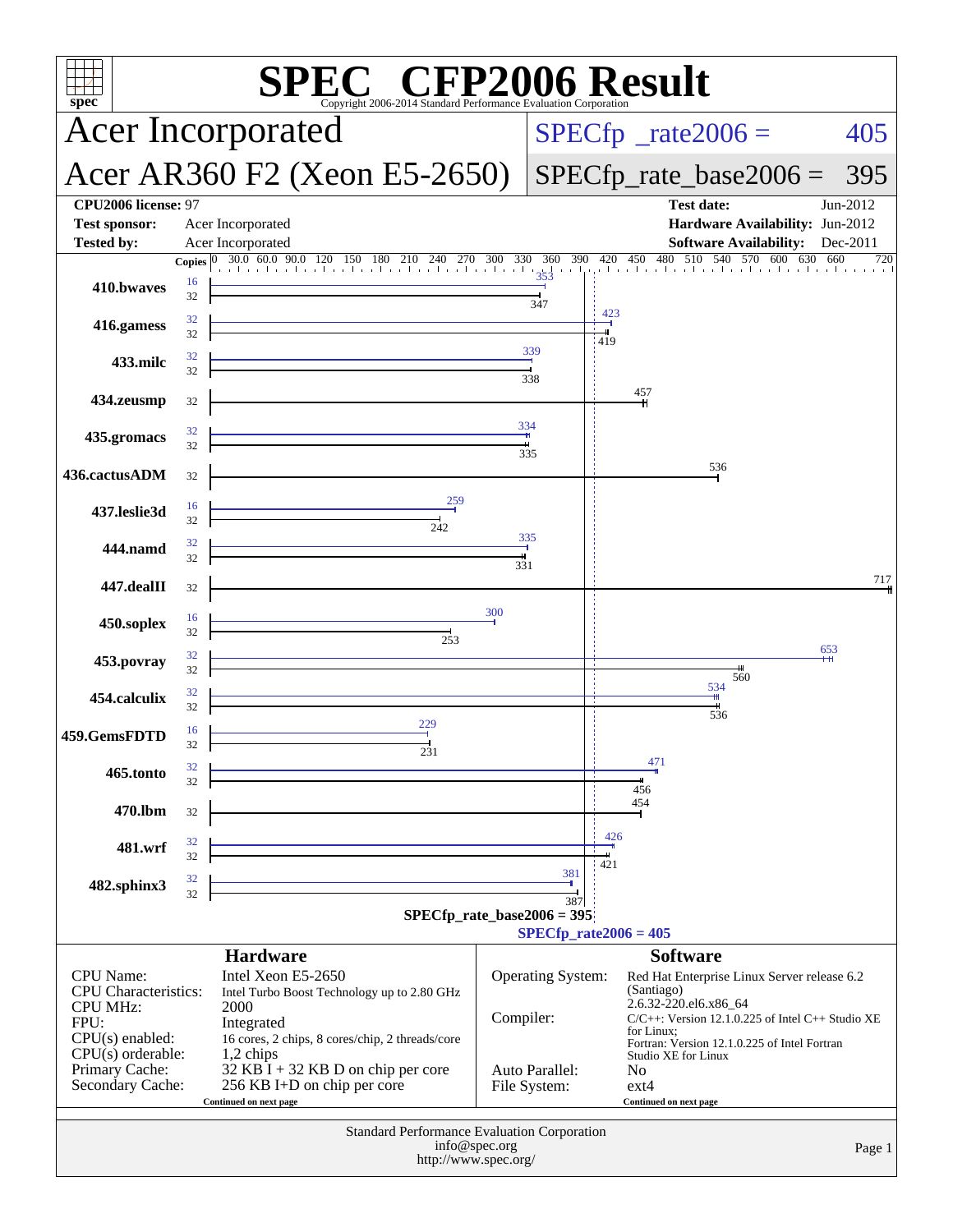| <b>SPEC CFP2006 Result</b><br>$\mathbf{Spec}^*$<br>Copyright 2006-2014 Standard Performance Evaluation Corporation |                                                                                                                              |  |                                                                             |                                                                  |            |  |  |
|--------------------------------------------------------------------------------------------------------------------|------------------------------------------------------------------------------------------------------------------------------|--|-----------------------------------------------------------------------------|------------------------------------------------------------------|------------|--|--|
|                                                                                                                    | <b>Acer Incorporated</b>                                                                                                     |  |                                                                             | $SPECfp_{rate}2006 =$                                            |            |  |  |
| Acer AR360 F2 (Xeon E5-2650)<br>$SPECfp_rate\_base2006 =$<br>395                                                   |                                                                                                                              |  |                                                                             |                                                                  |            |  |  |
| <b>CPU2006 license: 97</b>                                                                                         |                                                                                                                              |  |                                                                             | <b>Test date:</b>                                                | $Jun-2012$ |  |  |
| <b>Test sponsor:</b>                                                                                               | Acer Incorporated                                                                                                            |  |                                                                             | Hardware Availability: Jun-2012                                  |            |  |  |
| <b>Tested by:</b>                                                                                                  | Acer Incorporated                                                                                                            |  |                                                                             | <b>Software Availability:</b>                                    | $Dec-2011$ |  |  |
| L <sub>3</sub> Cache:<br>Other Cache:<br>Memory:<br>Disk Subsystem:<br>Other Hardware:                             | $20 \text{ MB I+D}$ on chip per chip<br>None<br>128 GB (16 x 8 GB 2Rx4 PC3L-10600R-9, ECC)<br>1 x 2 TB SAS, 7200 RPM<br>None |  | <b>System State:</b><br>Base Pointers:<br>Peak Pointers:<br>Other Software: | Run level 3 (multi-user)<br>$32/64$ -bit<br>$32/64$ -bit<br>None |            |  |  |
| <b>Results Table</b>                                                                                               |                                                                                                                              |  |                                                                             |                                                                  |            |  |  |

|                                                                                                          | <b>Base</b>   |                |            |                | <b>Peak</b> |                |            |               |                |              |                |              |                |              |
|----------------------------------------------------------------------------------------------------------|---------------|----------------|------------|----------------|-------------|----------------|------------|---------------|----------------|--------------|----------------|--------------|----------------|--------------|
| <b>Benchmark</b>                                                                                         | <b>Copies</b> | <b>Seconds</b> | Ratio      | <b>Seconds</b> | Ratio       | <b>Seconds</b> | Ratio      | <b>Copies</b> | <b>Seconds</b> | <b>Ratio</b> | <b>Seconds</b> | <b>Ratio</b> | <b>Seconds</b> | <b>Ratio</b> |
| 410.bwayes                                                                                               | 32            | 1251           | 347        | 1252           | 347         | 1253           | 347        | 16            | 616            | 353          | 616            | 353          | 616            | 353          |
| 416.gamess                                                                                               | 32            | 1494           | 419        | 1497           | 419         | 1501           | 417        | 32            | 1480           | 423          | 1483           | 422          | 1482           | 423          |
| $433$ .milc                                                                                              | 32            | 868            | <b>338</b> | 870            | 338         | 869            | <b>338</b> | 32            | 866            | 339          | 866            | 339          | 866            | 339          |
| 434.zeusmp                                                                                               | 32            | 638            | 457        | 638            | 456         | 632            | 461        | 32            | 638            | 457          | 638            | 456          | 632            | 461          |
| 435.gromacs                                                                                              | 32            | 680            | 336        | 681            | 335         | 688            | 332        | 32            | 686            | 333          | 680            | 336          | 683            | 334          |
| 436.cactusADM                                                                                            | 32            | 715            | 535        | 714            | 536         | 714            | 536        | 32            | 715            | 535          | 714            | 536          | 714            | 536          |
| 437.leslie3d                                                                                             | 32            | 1240           | 242        | 1243           | 242         | 1243           | 242        | 16            | 583            | 258          | 581            | 259          | 581            | 259          |
| 444.namd                                                                                                 | 32            | 780            | 329        | 775            | 331         | 773            | 332l       | 32            | 767            | 335          | 767            | 335          | 768            | 334          |
| 447.dealII                                                                                               | 32            | 511            | 717        | 510            | <b>718</b>  | 512            | 715        | 32            | 511            | 717          | 510            | 718          | 512            | 715          |
| $450$ .soplex                                                                                            | 32            | 1052           | 254        | 1053           | 253         | 1055           | 253        | 16            | 445            | 300          | 446            | 299          | 445            | 300          |
| 453.povray                                                                                               | 32            | 306            | 557        | 304            | <b>560</b>  | 303            | 562        | 32            | 261            | 653          | 263            | 647          | 259            | 656          |
| 454.calculix                                                                                             | 32            | 491            | 537        | 492            | 536         | 494            | 534        | 32            | 493            | 535          | 497            | 532          | 494            | 534          |
| 459.GemsFDTD                                                                                             | 32            | 1472           | 231        | 1468           | 231         | 1469           | <b>231</b> | 16            | 740            | 229          | 740            | 229          | 741            | 229          |
| 465.tonto                                                                                                | 32            | 690            | 456        | 691            | 456         | 694            | 454        | 32            | 668            | 471          | 668            | 472          | 671            | 469          |
| 470.1bm                                                                                                  | 32            | 968            | 454        | 969            | 454         | 968            | 454        | 32            | 968            | 454          | 969            | 454          | 968            | 454          |
| 481.wrf                                                                                                  | 32            | 850            | 421        | 855            | 418         | 849            | 421        | 32            | 839            | 426          | 843            | 424          | 840            | 426          |
| $482$ .sphinx $3$                                                                                        | 32            | 1611           | 387        | 1611           | 387         | 1609           | 388        | 32            | 1641           | 380          | 1637           | 381          | 1633           | 382          |
| Results appear in the order in which they were run. Bold underlined text indicates a median measurement. |               |                |            |                |             |                |            |               |                |              |                |              |                |              |

#### **[Submit Notes](http://www.spec.org/auto/cpu2006/Docs/result-fields.html#SubmitNotes)**

 The numactl mechanism was used to bind copies to processors. The config file option 'submit' was used to generate numactl commands to bind each copy to a specific processor. For details, please see the config file.

#### **[Operating System Notes](http://www.spec.org/auto/cpu2006/Docs/result-fields.html#OperatingSystemNotes)**

Stack size set to unlimited using "ulimit -s unlimited"

#### **[Platform Notes](http://www.spec.org/auto/cpu2006/Docs/result-fields.html#PlatformNotes)**

 Sysinfo program /usr/cpu2006/config/sysinfo.rev6800 \$Rev: 6800 \$ \$Date:: 2011-10-11 #\$ 6f2ebdff5032aaa42e583f96b07f99d3 running on localhost.localdomain Tue Jun 5 19:09:57 2012

Continued on next page

Standard Performance Evaluation Corporation [info@spec.org](mailto:info@spec.org) <http://www.spec.org/>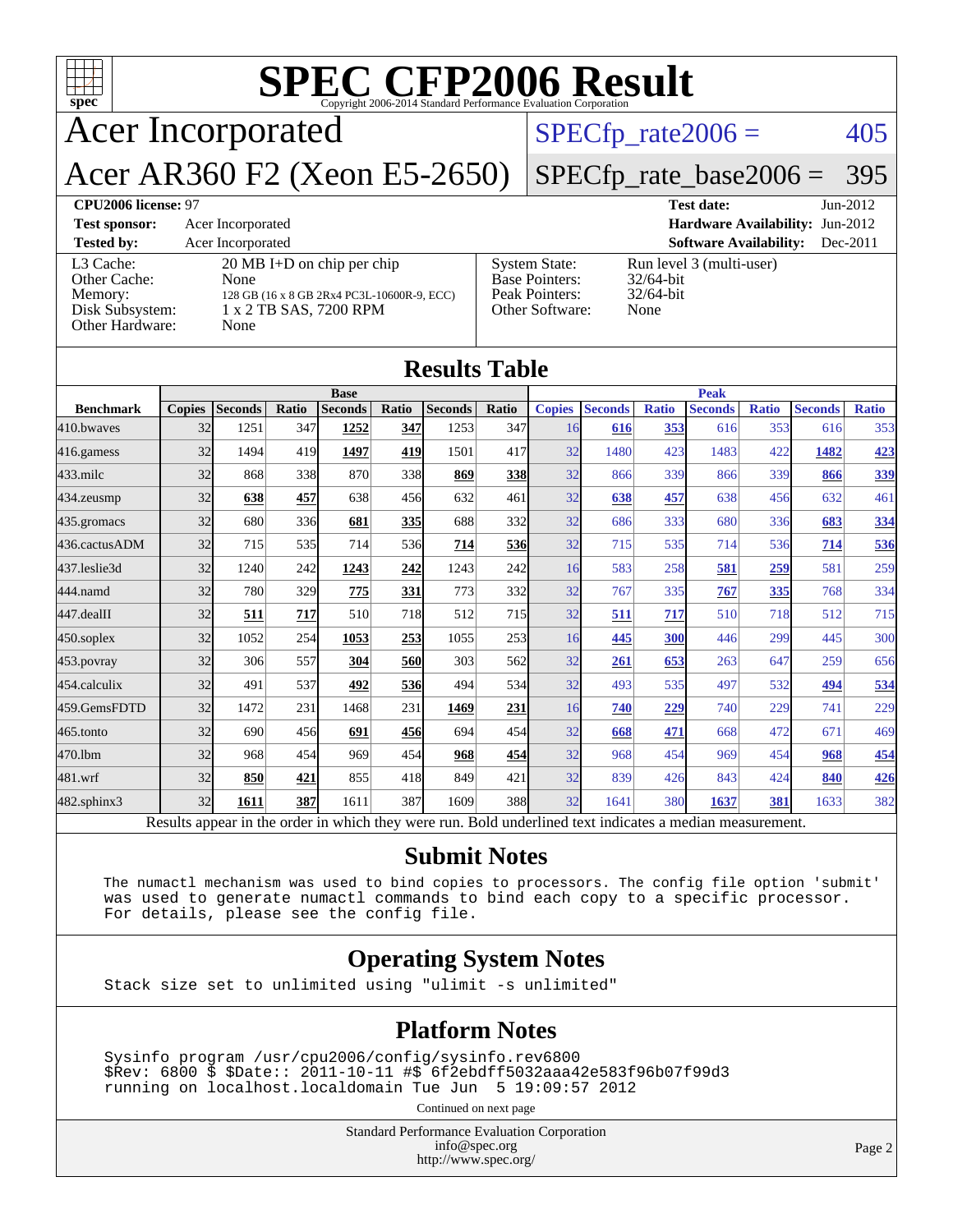| <b>SPEC CFP2006 Result</b><br>$spec^*$<br>Copyright 2006-2014 Standard Performance Evaluation Corporation |                                                                                                                                                                                                                                                                                                                                                                                                                                                                                                                                                                                                                                                                                                                                                                                                                                                                                                                                                                                                                                                                                                                                                                                                                                                                                                                                                                                     |                                                                                                            |  |  |  |  |  |  |
|-----------------------------------------------------------------------------------------------------------|-------------------------------------------------------------------------------------------------------------------------------------------------------------------------------------------------------------------------------------------------------------------------------------------------------------------------------------------------------------------------------------------------------------------------------------------------------------------------------------------------------------------------------------------------------------------------------------------------------------------------------------------------------------------------------------------------------------------------------------------------------------------------------------------------------------------------------------------------------------------------------------------------------------------------------------------------------------------------------------------------------------------------------------------------------------------------------------------------------------------------------------------------------------------------------------------------------------------------------------------------------------------------------------------------------------------------------------------------------------------------------------|------------------------------------------------------------------------------------------------------------|--|--|--|--|--|--|
|                                                                                                           | <b>Acer Incorporated</b>                                                                                                                                                                                                                                                                                                                                                                                                                                                                                                                                                                                                                                                                                                                                                                                                                                                                                                                                                                                                                                                                                                                                                                                                                                                                                                                                                            | 405<br>$SPECfp\_rate2006 =$                                                                                |  |  |  |  |  |  |
|                                                                                                           | Acer AR360 F2 (Xeon E5-2650)                                                                                                                                                                                                                                                                                                                                                                                                                                                                                                                                                                                                                                                                                                                                                                                                                                                                                                                                                                                                                                                                                                                                                                                                                                                                                                                                                        | $SPECfp\_rate\_base2006 =$<br>395                                                                          |  |  |  |  |  |  |
| CPU2006 license: 97<br><b>Test sponsor:</b><br><b>Tested by:</b>                                          | Acer Incorporated<br>Acer Incorporated                                                                                                                                                                                                                                                                                                                                                                                                                                                                                                                                                                                                                                                                                                                                                                                                                                                                                                                                                                                                                                                                                                                                                                                                                                                                                                                                              | <b>Test date:</b><br>Jun-2012<br>Hardware Availability: Jun-2012<br><b>Software Availability:</b> Dec-2011 |  |  |  |  |  |  |
| <b>Platform Notes (Continued)</b>                                                                         |                                                                                                                                                                                                                                                                                                                                                                                                                                                                                                                                                                                                                                                                                                                                                                                                                                                                                                                                                                                                                                                                                                                                                                                                                                                                                                                                                                                     |                                                                                                            |  |  |  |  |  |  |
| caution.)<br>MemTotal:<br>uname $-a$ :                                                                    | This section contains SUT (System Under Test) info as seen by<br>some common utilities.<br>To remove or add to this section, see:<br>http://www.spec.org/cpu2006/Docs/config.html#sysinfo<br>From /proc/cpuinfo<br>model name : Intel(R) Xeon(R) CPU E5-2650 0 @ 2.00GHz<br>2 "physical id"s (chips)<br>32 "processors"<br>cores, siblings (Caution: counting these is hw and system dependent.<br>following excerpts from /proc/cpuinfo might not be reliable. Use with<br>cpu cores : 8<br>siblings : 16<br>physical 0: cores 0 1 2 3 4 5 6 7<br>physical 1: cores 0 1 2 3 4 5 6 7<br>cache size : 20480 KB<br>From /proc/meminfo<br>132129428 kB<br>HugePages Total:<br>0<br>Hugepagesize:<br>2048 kB<br>/usr/bin/lsb_release -d<br>Red Hat Enterprise Linux Server release 6.2 (Santiago)<br>From /etc/*release* /etc/*version*<br>redhat-release: Red Hat Enterprise Linux Server release 6.2 (Santiago)<br>system-release: Red Hat Enterprise Linux Server release 6.2 (Santiago)<br>system-release-cpe: cpe:/o:redhat:enterprise_linux:6server:ga:server<br>Linux localhost.localdomain 2.6.32-220.el6.x86_64 #1 SMP Wed Nov 9 08:03:13<br>EST 2011 x86_64 x86_64 x86_64 GNU/Linux<br>run-level $3$ Jun $5$ 19:03<br>SPEC is set to: /usr/cpu2006<br>Filesystem<br>Type<br>Size Used Avail Use% Mounted on<br>/dev/mapper/VolGroup-lv_root<br>338G<br>89G 232G 28% /<br>ext4 | The                                                                                                        |  |  |  |  |  |  |
| Memory:                                                                                                   | Additional information from dmidecode:<br>14x Hynix Semiconductor HMT31GR7BFR4A-H9 8 GB 1333 MHz 1 rank                                                                                                                                                                                                                                                                                                                                                                                                                                                                                                                                                                                                                                                                                                                                                                                                                                                                                                                                                                                                                                                                                                                                                                                                                                                                             |                                                                                                            |  |  |  |  |  |  |
|                                                                                                           | 2x Hynix Semiconductor HMT31GR7CFR4A-H9 8 GB 1333 MHz 1 rank<br>(End of data from sysinfo program)                                                                                                                                                                                                                                                                                                                                                                                                                                                                                                                                                                                                                                                                                                                                                                                                                                                                                                                                                                                                                                                                                                                                                                                                                                                                                  |                                                                                                            |  |  |  |  |  |  |
|                                                                                                           |                                                                                                                                                                                                                                                                                                                                                                                                                                                                                                                                                                                                                                                                                                                                                                                                                                                                                                                                                                                                                                                                                                                                                                                                                                                                                                                                                                                     |                                                                                                            |  |  |  |  |  |  |
|                                                                                                           | Standard Performance Evaluation Corporation<br>info@spec.org                                                                                                                                                                                                                                                                                                                                                                                                                                                                                                                                                                                                                                                                                                                                                                                                                                                                                                                                                                                                                                                                                                                                                                                                                                                                                                                        | Page 3                                                                                                     |  |  |  |  |  |  |

<http://www.spec.org/>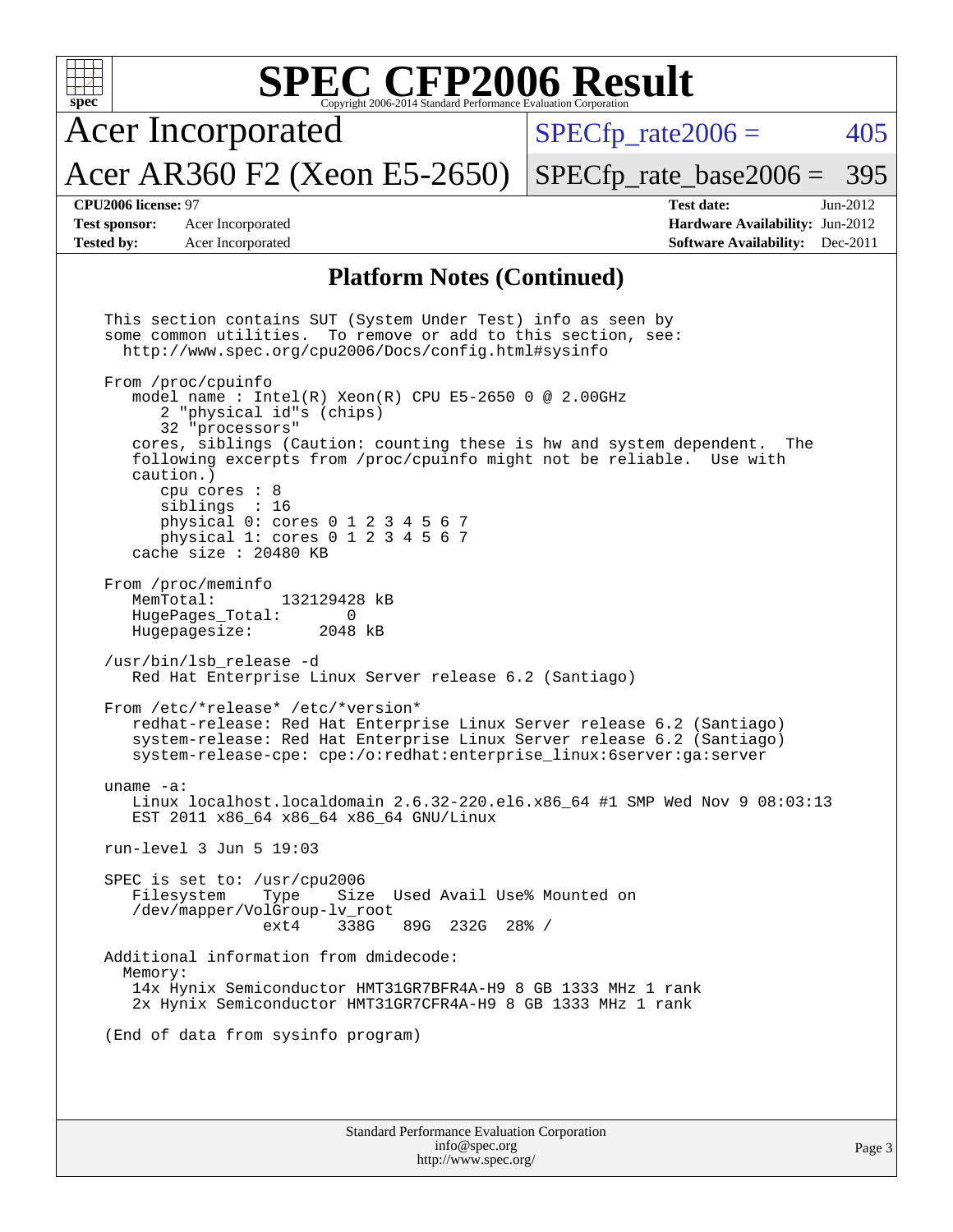| $spec^*$                                                                                                                                                                                                                                                                                                                                                                                                                                                                                                                                                                                                                     | Copyright 2006-2014 Standard Performance Evaluation Corporati                               | <b>SPEC CFP2006 Result</b>                                                                     |            |
|------------------------------------------------------------------------------------------------------------------------------------------------------------------------------------------------------------------------------------------------------------------------------------------------------------------------------------------------------------------------------------------------------------------------------------------------------------------------------------------------------------------------------------------------------------------------------------------------------------------------------|---------------------------------------------------------------------------------------------|------------------------------------------------------------------------------------------------|------------|
| <b>Acer Incorporated</b>                                                                                                                                                                                                                                                                                                                                                                                                                                                                                                                                                                                                     |                                                                                             | $SPECfp\_rate2006 =$                                                                           | 405        |
| Acer AR360 F2 (Xeon E5-2650)                                                                                                                                                                                                                                                                                                                                                                                                                                                                                                                                                                                                 |                                                                                             | $SPECfp_rate\_base2006 =$                                                                      | 395        |
| <b>CPU2006 license: 97</b><br><b>Test sponsor:</b><br>Acer Incorporated<br><b>Tested by:</b><br>Acer Incorporated                                                                                                                                                                                                                                                                                                                                                                                                                                                                                                            |                                                                                             | <b>Test date:</b><br>Hardware Availability: Jun-2012<br><b>Software Availability:</b> Dec-2011 | $Jun-2012$ |
|                                                                                                                                                                                                                                                                                                                                                                                                                                                                                                                                                                                                                              | <b>General Notes</b>                                                                        |                                                                                                |            |
| Environment variables set by runspec before the start of the run:<br>LD_LIBRARY_PATH = "/usr/cpu2006/libs/32:/usr/cpu2006/libs/64"                                                                                                                                                                                                                                                                                                                                                                                                                                                                                           |                                                                                             |                                                                                                |            |
| Binaries compiled on a system with 1x Core i7-860 CPU + 8GB<br>memory using RHEL5.5<br>Transparent Huge Pages enabled with:<br>echo always > /sys/kernel/mm/redhat_transparent_hugepage/enabled<br>Filesystem page cache cleared with:<br>echo 1><br>/proc/sys/vm/drop_caches<br>runspec command invoked through numactl i.e.:<br>numactl --interleave=all runspec <etc><br/>The Acer AR360 F2 and AR380 F2 are electronically equivalent.<br/>This result was measured on Acer AR380 F2.</etc>                                                                                                                              |                                                                                             |                                                                                                |            |
| C benchmarks:<br>icc<br>$-m64$<br>$C_{++}$ benchmarks:<br>icpc<br>-m64<br>Fortran benchmarks:<br>ifort -m64<br>Benchmarks using both Fortran and C:<br>$-m64$ ifort $-m64$<br>icc                                                                                                                                                                                                                                                                                                                                                                                                                                            | <b>Base Compiler Invocation</b>                                                             |                                                                                                |            |
|                                                                                                                                                                                                                                                                                                                                                                                                                                                                                                                                                                                                                              | <b>Base Portability Flags</b>                                                               |                                                                                                |            |
| 410.bwaves: - DSPEC CPU LP64<br>416.gamess: -DSPEC_CPU_LP64<br>433.milc: -DSPEC_CPU_LP64<br>434.zeusmp: - DSPEC CPU LP64<br>435.gromacs: -DSPEC_CPU_LP64 -nofor_main<br>436.cactusADM: - DSPEC CPU LP64 - nofor main<br>437.leslie3d: -DSPEC_CPU_LP64<br>444.namd: - DSPEC_CPU_LP64<br>447.dealII: -DSPEC_CPU_LP64<br>450.soplex: -DSPEC_CPU_LP64<br>453.povray: -DSPEC_CPU_LP64<br>454.calculix: -DSPEC_CPU_LP64 -nofor_main<br>459.GemsFDTD: - DSPEC_CPU_LP64<br>465.tonto: - DSPEC_CPU_LP64<br>470.1bm: -DSPEC_CPU_LP64<br>481.wrf: -DSPEC_CPU_LP64 -DSPEC_CPU_CASE_FLAG -DSPEC_CPU_LINUX<br>482.sphinx3: -DSPEC_CPU_LP64 |                                                                                             |                                                                                                |            |
|                                                                                                                                                                                                                                                                                                                                                                                                                                                                                                                                                                                                                              | <b>Standard Performance Evaluation Corporation</b><br>info@spec.org<br>http://www.spec.org/ |                                                                                                | Page 4     |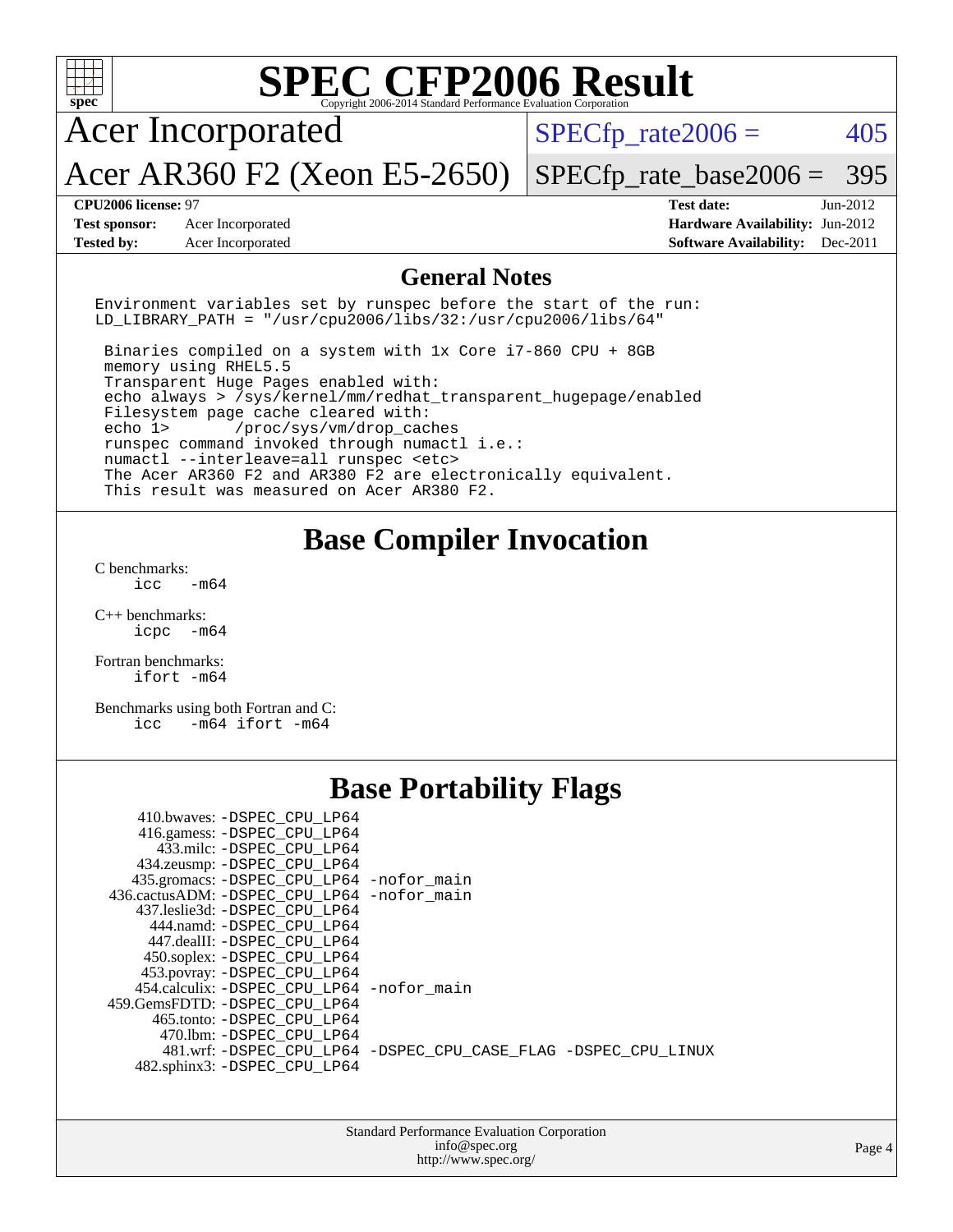

# **[SPEC CFP2006 Result](http://www.spec.org/auto/cpu2006/Docs/result-fields.html#SPECCFP2006Result)**

Acer Incorporated

 $SPECTp_rate2006 = 405$ 

Acer AR360 F2 (Xeon E5-2650) [SPECfp\\_rate\\_base2006 =](http://www.spec.org/auto/cpu2006/Docs/result-fields.html#SPECfpratebase2006) 395

**[Test sponsor:](http://www.spec.org/auto/cpu2006/Docs/result-fields.html#Testsponsor)** Acer Incorporated **[Hardware Availability:](http://www.spec.org/auto/cpu2006/Docs/result-fields.html#HardwareAvailability)** Jun-2012

**[CPU2006 license:](http://www.spec.org/auto/cpu2006/Docs/result-fields.html#CPU2006license)** 97 **[Test date:](http://www.spec.org/auto/cpu2006/Docs/result-fields.html#Testdate)** Jun-2012 **[Tested by:](http://www.spec.org/auto/cpu2006/Docs/result-fields.html#Testedby)** Acer Incorporated **[Software Availability:](http://www.spec.org/auto/cpu2006/Docs/result-fields.html#SoftwareAvailability)** Dec-2011

#### **[Base Optimization Flags](http://www.spec.org/auto/cpu2006/Docs/result-fields.html#BaseOptimizationFlags)**

[C benchmarks](http://www.spec.org/auto/cpu2006/Docs/result-fields.html#Cbenchmarks): [-xAVX](http://www.spec.org/cpu2006/results/res2012q3/cpu2006-20120610-22845.flags.html#user_CCbase_f-xAVX) [-ipo](http://www.spec.org/cpu2006/results/res2012q3/cpu2006-20120610-22845.flags.html#user_CCbase_f-ipo) [-O3](http://www.spec.org/cpu2006/results/res2012q3/cpu2006-20120610-22845.flags.html#user_CCbase_f-O3) [-no-prec-div](http://www.spec.org/cpu2006/results/res2012q3/cpu2006-20120610-22845.flags.html#user_CCbase_f-no-prec-div) [-static](http://www.spec.org/cpu2006/results/res2012q3/cpu2006-20120610-22845.flags.html#user_CCbase_f-static) [-opt-prefetch](http://www.spec.org/cpu2006/results/res2012q3/cpu2006-20120610-22845.flags.html#user_CCbase_f-opt-prefetch) [-auto-p32](http://www.spec.org/cpu2006/results/res2012q3/cpu2006-20120610-22845.flags.html#user_CCbase_f-auto-p32) [-ansi-alias](http://www.spec.org/cpu2006/results/res2012q3/cpu2006-20120610-22845.flags.html#user_CCbase_f-ansi-alias) [-opt-mem-layout-trans=3](http://www.spec.org/cpu2006/results/res2012q3/cpu2006-20120610-22845.flags.html#user_CCbase_f-opt-mem-layout-trans_a7b82ad4bd7abf52556d4961a2ae94d5) [C++ benchmarks:](http://www.spec.org/auto/cpu2006/Docs/result-fields.html#CXXbenchmarks) [-xAVX](http://www.spec.org/cpu2006/results/res2012q3/cpu2006-20120610-22845.flags.html#user_CXXbase_f-xAVX) [-ipo](http://www.spec.org/cpu2006/results/res2012q3/cpu2006-20120610-22845.flags.html#user_CXXbase_f-ipo) [-O3](http://www.spec.org/cpu2006/results/res2012q3/cpu2006-20120610-22845.flags.html#user_CXXbase_f-O3) [-no-prec-div](http://www.spec.org/cpu2006/results/res2012q3/cpu2006-20120610-22845.flags.html#user_CXXbase_f-no-prec-div) [-static](http://www.spec.org/cpu2006/results/res2012q3/cpu2006-20120610-22845.flags.html#user_CXXbase_f-static) [-opt-prefetch](http://www.spec.org/cpu2006/results/res2012q3/cpu2006-20120610-22845.flags.html#user_CXXbase_f-opt-prefetch) [-auto-p32](http://www.spec.org/cpu2006/results/res2012q3/cpu2006-20120610-22845.flags.html#user_CXXbase_f-auto-p32) [-ansi-alias](http://www.spec.org/cpu2006/results/res2012q3/cpu2006-20120610-22845.flags.html#user_CXXbase_f-ansi-alias) [-opt-mem-layout-trans=3](http://www.spec.org/cpu2006/results/res2012q3/cpu2006-20120610-22845.flags.html#user_CXXbase_f-opt-mem-layout-trans_a7b82ad4bd7abf52556d4961a2ae94d5) [Fortran benchmarks](http://www.spec.org/auto/cpu2006/Docs/result-fields.html#Fortranbenchmarks): [-xAVX](http://www.spec.org/cpu2006/results/res2012q3/cpu2006-20120610-22845.flags.html#user_FCbase_f-xAVX) [-ipo](http://www.spec.org/cpu2006/results/res2012q3/cpu2006-20120610-22845.flags.html#user_FCbase_f-ipo) [-O3](http://www.spec.org/cpu2006/results/res2012q3/cpu2006-20120610-22845.flags.html#user_FCbase_f-O3) [-no-prec-div](http://www.spec.org/cpu2006/results/res2012q3/cpu2006-20120610-22845.flags.html#user_FCbase_f-no-prec-div) [-static](http://www.spec.org/cpu2006/results/res2012q3/cpu2006-20120610-22845.flags.html#user_FCbase_f-static) [-opt-prefetch](http://www.spec.org/cpu2006/results/res2012q3/cpu2006-20120610-22845.flags.html#user_FCbase_f-opt-prefetch) [Benchmarks using both Fortran and C](http://www.spec.org/auto/cpu2006/Docs/result-fields.html#BenchmarksusingbothFortranandC): [-xAVX](http://www.spec.org/cpu2006/results/res2012q3/cpu2006-20120610-22845.flags.html#user_CC_FCbase_f-xAVX) [-ipo](http://www.spec.org/cpu2006/results/res2012q3/cpu2006-20120610-22845.flags.html#user_CC_FCbase_f-ipo) [-O3](http://www.spec.org/cpu2006/results/res2012q3/cpu2006-20120610-22845.flags.html#user_CC_FCbase_f-O3) [-no-prec-div](http://www.spec.org/cpu2006/results/res2012q3/cpu2006-20120610-22845.flags.html#user_CC_FCbase_f-no-prec-div) [-static](http://www.spec.org/cpu2006/results/res2012q3/cpu2006-20120610-22845.flags.html#user_CC_FCbase_f-static) [-opt-prefetch](http://www.spec.org/cpu2006/results/res2012q3/cpu2006-20120610-22845.flags.html#user_CC_FCbase_f-opt-prefetch) [-auto-p32](http://www.spec.org/cpu2006/results/res2012q3/cpu2006-20120610-22845.flags.html#user_CC_FCbase_f-auto-p32) [-ansi-alias](http://www.spec.org/cpu2006/results/res2012q3/cpu2006-20120610-22845.flags.html#user_CC_FCbase_f-ansi-alias) [-opt-mem-layout-trans=3](http://www.spec.org/cpu2006/results/res2012q3/cpu2006-20120610-22845.flags.html#user_CC_FCbase_f-opt-mem-layout-trans_a7b82ad4bd7abf52556d4961a2ae94d5)

## **[Peak Compiler Invocation](http://www.spec.org/auto/cpu2006/Docs/result-fields.html#PeakCompilerInvocation)**

[C benchmarks \(except as noted below\)](http://www.spec.org/auto/cpu2006/Docs/result-fields.html#Cbenchmarksexceptasnotedbelow):  $\text{icc}$  -m64

482.sphinx3: [icc -m32](http://www.spec.org/cpu2006/results/res2012q3/cpu2006-20120610-22845.flags.html#user_peakCCLD482_sphinx3_intel_icc_a6a621f8d50482236b970c6ac5f55f93)

[C++ benchmarks \(except as noted below\):](http://www.spec.org/auto/cpu2006/Docs/result-fields.html#CXXbenchmarksexceptasnotedbelow) [icpc -m64](http://www.spec.org/cpu2006/results/res2012q3/cpu2006-20120610-22845.flags.html#user_CXXpeak_intel_icpc_64bit_bedb90c1146cab66620883ef4f41a67e)

450.soplex: [icpc -m32](http://www.spec.org/cpu2006/results/res2012q3/cpu2006-20120610-22845.flags.html#user_peakCXXLD450_soplex_intel_icpc_4e5a5ef1a53fd332b3c49e69c3330699)

[Fortran benchmarks](http://www.spec.org/auto/cpu2006/Docs/result-fields.html#Fortranbenchmarks): [ifort -m64](http://www.spec.org/cpu2006/results/res2012q3/cpu2006-20120610-22845.flags.html#user_FCpeak_intel_ifort_64bit_ee9d0fb25645d0210d97eb0527dcc06e)

[Benchmarks using both Fortran and C](http://www.spec.org/auto/cpu2006/Docs/result-fields.html#BenchmarksusingbothFortranandC): [icc -m64](http://www.spec.org/cpu2006/results/res2012q3/cpu2006-20120610-22845.flags.html#user_CC_FCpeak_intel_icc_64bit_0b7121f5ab7cfabee23d88897260401c) [ifort -m64](http://www.spec.org/cpu2006/results/res2012q3/cpu2006-20120610-22845.flags.html#user_CC_FCpeak_intel_ifort_64bit_ee9d0fb25645d0210d97eb0527dcc06e)

### **[Peak Portability Flags](http://www.spec.org/auto/cpu2006/Docs/result-fields.html#PeakPortabilityFlags)**

 410.bwaves: [-DSPEC\\_CPU\\_LP64](http://www.spec.org/cpu2006/results/res2012q3/cpu2006-20120610-22845.flags.html#suite_peakPORTABILITY410_bwaves_DSPEC_CPU_LP64) 416.gamess: [-DSPEC\\_CPU\\_LP64](http://www.spec.org/cpu2006/results/res2012q3/cpu2006-20120610-22845.flags.html#suite_peakPORTABILITY416_gamess_DSPEC_CPU_LP64) 433.milc: [-DSPEC\\_CPU\\_LP64](http://www.spec.org/cpu2006/results/res2012q3/cpu2006-20120610-22845.flags.html#suite_peakPORTABILITY433_milc_DSPEC_CPU_LP64) 434.zeusmp: [-DSPEC\\_CPU\\_LP64](http://www.spec.org/cpu2006/results/res2012q3/cpu2006-20120610-22845.flags.html#suite_peakPORTABILITY434_zeusmp_DSPEC_CPU_LP64) 435.gromacs: [-DSPEC\\_CPU\\_LP64](http://www.spec.org/cpu2006/results/res2012q3/cpu2006-20120610-22845.flags.html#suite_peakPORTABILITY435_gromacs_DSPEC_CPU_LP64) [-nofor\\_main](http://www.spec.org/cpu2006/results/res2012q3/cpu2006-20120610-22845.flags.html#user_peakLDPORTABILITY435_gromacs_f-nofor_main) 436.cactusADM: [-DSPEC\\_CPU\\_LP64](http://www.spec.org/cpu2006/results/res2012q3/cpu2006-20120610-22845.flags.html#suite_peakPORTABILITY436_cactusADM_DSPEC_CPU_LP64) [-nofor\\_main](http://www.spec.org/cpu2006/results/res2012q3/cpu2006-20120610-22845.flags.html#user_peakLDPORTABILITY436_cactusADM_f-nofor_main) 437.leslie3d: [-DSPEC\\_CPU\\_LP64](http://www.spec.org/cpu2006/results/res2012q3/cpu2006-20120610-22845.flags.html#suite_peakPORTABILITY437_leslie3d_DSPEC_CPU_LP64) 444.namd: [-DSPEC\\_CPU\\_LP64](http://www.spec.org/cpu2006/results/res2012q3/cpu2006-20120610-22845.flags.html#suite_peakPORTABILITY444_namd_DSPEC_CPU_LP64) 447.dealII: [-DSPEC\\_CPU\\_LP64](http://www.spec.org/cpu2006/results/res2012q3/cpu2006-20120610-22845.flags.html#suite_peakPORTABILITY447_dealII_DSPEC_CPU_LP64) 453.povray: [-DSPEC\\_CPU\\_LP64](http://www.spec.org/cpu2006/results/res2012q3/cpu2006-20120610-22845.flags.html#suite_peakPORTABILITY453_povray_DSPEC_CPU_LP64)

Continued on next page

Standard Performance Evaluation Corporation [info@spec.org](mailto:info@spec.org) <http://www.spec.org/>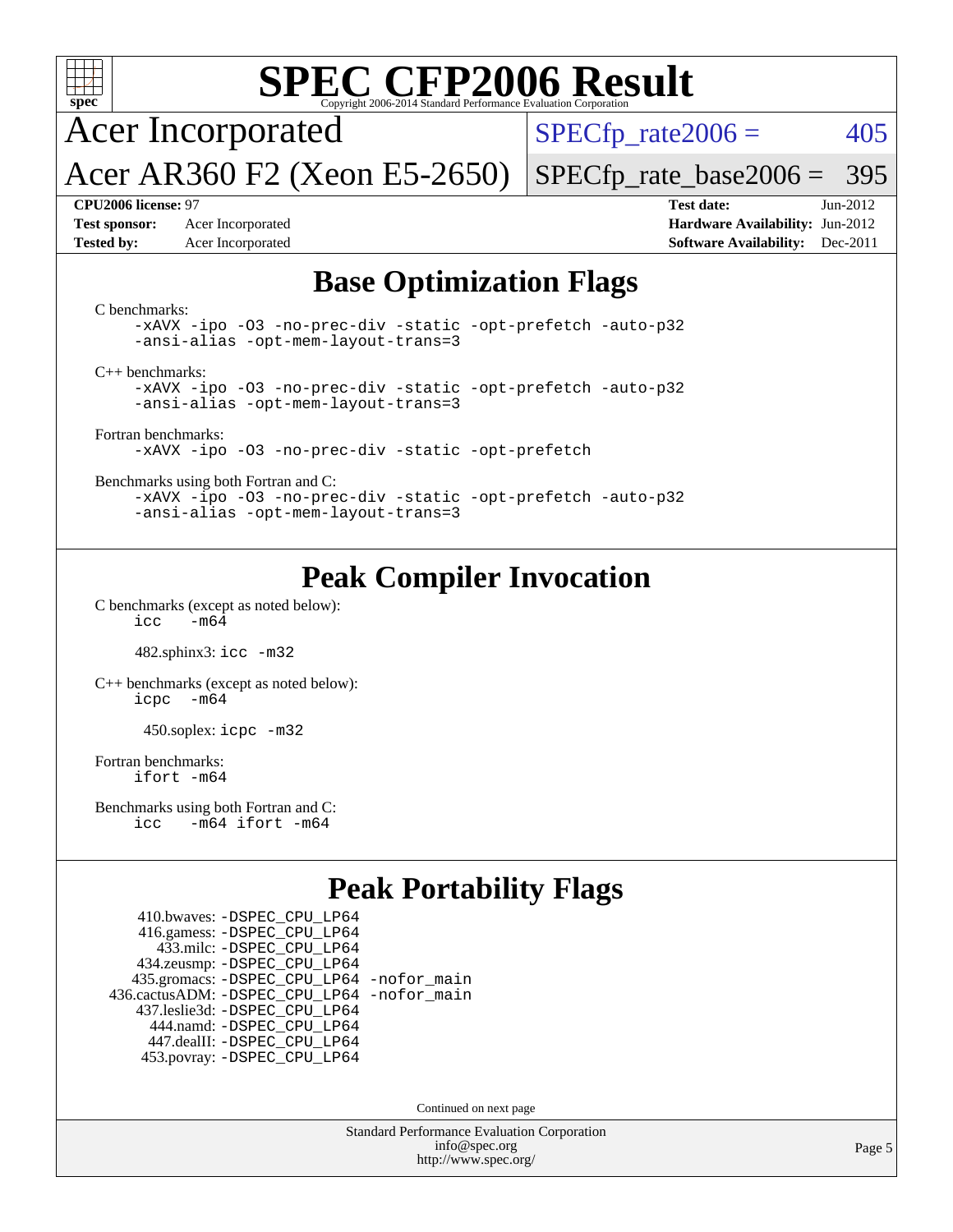

# **[SPEC CFP2006 Result](http://www.spec.org/auto/cpu2006/Docs/result-fields.html#SPECCFP2006Result)**

Acer Incorporated

 $SPECTp_rate2006 = 405$ 

Acer AR360 F2 (Xeon E5-2650)

[SPECfp\\_rate\\_base2006 =](http://www.spec.org/auto/cpu2006/Docs/result-fields.html#SPECfpratebase2006) 395

**[CPU2006 license:](http://www.spec.org/auto/cpu2006/Docs/result-fields.html#CPU2006license)** 97 **[Test date:](http://www.spec.org/auto/cpu2006/Docs/result-fields.html#Testdate)** Jun-2012 **[Test sponsor:](http://www.spec.org/auto/cpu2006/Docs/result-fields.html#Testsponsor)** Acer Incorporated **[Hardware Availability:](http://www.spec.org/auto/cpu2006/Docs/result-fields.html#HardwareAvailability)** Jun-2012 **[Tested by:](http://www.spec.org/auto/cpu2006/Docs/result-fields.html#Testedby)** Acer Incorporated **[Software Availability:](http://www.spec.org/auto/cpu2006/Docs/result-fields.html#SoftwareAvailability)** Dec-2011

# **[Peak Portability Flags \(Continued\)](http://www.spec.org/auto/cpu2006/Docs/result-fields.html#PeakPortabilityFlags)**

 454.calculix: [-DSPEC\\_CPU\\_LP64](http://www.spec.org/cpu2006/results/res2012q3/cpu2006-20120610-22845.flags.html#suite_peakPORTABILITY454_calculix_DSPEC_CPU_LP64) [-nofor\\_main](http://www.spec.org/cpu2006/results/res2012q3/cpu2006-20120610-22845.flags.html#user_peakLDPORTABILITY454_calculix_f-nofor_main) 465.tonto: [-DSPEC\\_CPU\\_LP64](http://www.spec.org/cpu2006/results/res2012q3/cpu2006-20120610-22845.flags.html#suite_peakPORTABILITY465_tonto_DSPEC_CPU_LP64) 470.lbm: [-DSPEC\\_CPU\\_LP64](http://www.spec.org/cpu2006/results/res2012q3/cpu2006-20120610-22845.flags.html#suite_peakPORTABILITY470_lbm_DSPEC_CPU_LP64) 481.wrf: [-DSPEC\\_CPU\\_LP64](http://www.spec.org/cpu2006/results/res2012q3/cpu2006-20120610-22845.flags.html#suite_peakPORTABILITY481_wrf_DSPEC_CPU_LP64) [-DSPEC\\_CPU\\_CASE\\_FLAG](http://www.spec.org/cpu2006/results/res2012q3/cpu2006-20120610-22845.flags.html#b481.wrf_peakCPORTABILITY_DSPEC_CPU_CASE_FLAG) [-DSPEC\\_CPU\\_LINUX](http://www.spec.org/cpu2006/results/res2012q3/cpu2006-20120610-22845.flags.html#b481.wrf_peakCPORTABILITY_DSPEC_CPU_LINUX)

## **[Peak Optimization Flags](http://www.spec.org/auto/cpu2006/Docs/result-fields.html#PeakOptimizationFlags)**

[C benchmarks](http://www.spec.org/auto/cpu2006/Docs/result-fields.html#Cbenchmarks):

 433.milc: [-xAVX](http://www.spec.org/cpu2006/results/res2012q3/cpu2006-20120610-22845.flags.html#user_peakPASS2_CFLAGSPASS2_LDFLAGS433_milc_f-xAVX)(pass 2) [-prof-gen](http://www.spec.org/cpu2006/results/res2012q3/cpu2006-20120610-22845.flags.html#user_peakPASS1_CFLAGSPASS1_LDFLAGS433_milc_prof_gen_e43856698f6ca7b7e442dfd80e94a8fc)(pass 1) [-ipo](http://www.spec.org/cpu2006/results/res2012q3/cpu2006-20120610-22845.flags.html#user_peakPASS2_CFLAGSPASS2_LDFLAGS433_milc_f-ipo)(pass 2) [-O3](http://www.spec.org/cpu2006/results/res2012q3/cpu2006-20120610-22845.flags.html#user_peakPASS2_CFLAGSPASS2_LDFLAGS433_milc_f-O3)(pass 2) [-no-prec-div](http://www.spec.org/cpu2006/results/res2012q3/cpu2006-20120610-22845.flags.html#user_peakPASS2_CFLAGSPASS2_LDFLAGS433_milc_f-no-prec-div)(pass 2) [-prof-use](http://www.spec.org/cpu2006/results/res2012q3/cpu2006-20120610-22845.flags.html#user_peakPASS2_CFLAGSPASS2_LDFLAGS433_milc_prof_use_bccf7792157ff70d64e32fe3e1250b55)(pass 2) [-static](http://www.spec.org/cpu2006/results/res2012q3/cpu2006-20120610-22845.flags.html#user_peakOPTIMIZE433_milc_f-static) [-auto-ilp32](http://www.spec.org/cpu2006/results/res2012q3/cpu2006-20120610-22845.flags.html#user_peakCOPTIMIZE433_milc_f-auto-ilp32) [-opt-mem-layout-trans=3](http://www.spec.org/cpu2006/results/res2012q3/cpu2006-20120610-22845.flags.html#user_peakCOPTIMIZE433_milc_f-opt-mem-layout-trans_a7b82ad4bd7abf52556d4961a2ae94d5)

 $470$ .lbm: basepeak = yes

482.sphinx3: [-xAVX](http://www.spec.org/cpu2006/results/res2012q3/cpu2006-20120610-22845.flags.html#user_peakOPTIMIZE482_sphinx3_f-xAVX) [-ipo](http://www.spec.org/cpu2006/results/res2012q3/cpu2006-20120610-22845.flags.html#user_peakOPTIMIZE482_sphinx3_f-ipo) [-O3](http://www.spec.org/cpu2006/results/res2012q3/cpu2006-20120610-22845.flags.html#user_peakOPTIMIZE482_sphinx3_f-O3) [-no-prec-div](http://www.spec.org/cpu2006/results/res2012q3/cpu2006-20120610-22845.flags.html#user_peakOPTIMIZE482_sphinx3_f-no-prec-div) [-unroll2](http://www.spec.org/cpu2006/results/res2012q3/cpu2006-20120610-22845.flags.html#user_peakCOPTIMIZE482_sphinx3_f-unroll_784dae83bebfb236979b41d2422d7ec2)

[C++ benchmarks:](http://www.spec.org/auto/cpu2006/Docs/result-fields.html#CXXbenchmarks)

 444.namd: [-xAVX](http://www.spec.org/cpu2006/results/res2012q3/cpu2006-20120610-22845.flags.html#user_peakPASS2_CXXFLAGSPASS2_LDFLAGS444_namd_f-xAVX)(pass 2) [-prof-gen](http://www.spec.org/cpu2006/results/res2012q3/cpu2006-20120610-22845.flags.html#user_peakPASS1_CXXFLAGSPASS1_LDFLAGS444_namd_prof_gen_e43856698f6ca7b7e442dfd80e94a8fc)(pass 1) [-ipo](http://www.spec.org/cpu2006/results/res2012q3/cpu2006-20120610-22845.flags.html#user_peakPASS2_CXXFLAGSPASS2_LDFLAGS444_namd_f-ipo)(pass 2) [-O3](http://www.spec.org/cpu2006/results/res2012q3/cpu2006-20120610-22845.flags.html#user_peakPASS2_CXXFLAGSPASS2_LDFLAGS444_namd_f-O3)(pass 2) [-no-prec-div](http://www.spec.org/cpu2006/results/res2012q3/cpu2006-20120610-22845.flags.html#user_peakPASS2_CXXFLAGSPASS2_LDFLAGS444_namd_f-no-prec-div)(pass 2) [-prof-use](http://www.spec.org/cpu2006/results/res2012q3/cpu2006-20120610-22845.flags.html#user_peakPASS2_CXXFLAGSPASS2_LDFLAGS444_namd_prof_use_bccf7792157ff70d64e32fe3e1250b55)(pass 2) [-fno-alias](http://www.spec.org/cpu2006/results/res2012q3/cpu2006-20120610-22845.flags.html#user_peakCXXOPTIMIZE444_namd_f-no-alias_694e77f6c5a51e658e82ccff53a9e63a) [-auto-ilp32](http://www.spec.org/cpu2006/results/res2012q3/cpu2006-20120610-22845.flags.html#user_peakCXXOPTIMIZE444_namd_f-auto-ilp32)

447.dealII: basepeak = yes

 $450$ .soplex:  $-x$ AVX(pass 2)  $-p$ rof-gen(pass 1)  $-i$ po(pass 2)  $-03$ (pass 2) [-no-prec-div](http://www.spec.org/cpu2006/results/res2012q3/cpu2006-20120610-22845.flags.html#user_peakPASS2_CXXFLAGSPASS2_LDFLAGS450_soplex_f-no-prec-div)(pass 2) [-prof-use](http://www.spec.org/cpu2006/results/res2012q3/cpu2006-20120610-22845.flags.html#user_peakPASS2_CXXFLAGSPASS2_LDFLAGS450_soplex_prof_use_bccf7792157ff70d64e32fe3e1250b55)(pass 2) [-opt-malloc-options=3](http://www.spec.org/cpu2006/results/res2012q3/cpu2006-20120610-22845.flags.html#user_peakOPTIMIZE450_soplex_f-opt-malloc-options_13ab9b803cf986b4ee62f0a5998c2238)

 453.povray: [-xAVX](http://www.spec.org/cpu2006/results/res2012q3/cpu2006-20120610-22845.flags.html#user_peakPASS2_CXXFLAGSPASS2_LDFLAGS453_povray_f-xAVX)(pass 2) [-prof-gen](http://www.spec.org/cpu2006/results/res2012q3/cpu2006-20120610-22845.flags.html#user_peakPASS1_CXXFLAGSPASS1_LDFLAGS453_povray_prof_gen_e43856698f6ca7b7e442dfd80e94a8fc)(pass 1) [-ipo](http://www.spec.org/cpu2006/results/res2012q3/cpu2006-20120610-22845.flags.html#user_peakPASS2_CXXFLAGSPASS2_LDFLAGS453_povray_f-ipo)(pass 2) [-O3](http://www.spec.org/cpu2006/results/res2012q3/cpu2006-20120610-22845.flags.html#user_peakPASS2_CXXFLAGSPASS2_LDFLAGS453_povray_f-O3)(pass 2) [-no-prec-div](http://www.spec.org/cpu2006/results/res2012q3/cpu2006-20120610-22845.flags.html#user_peakPASS2_CXXFLAGSPASS2_LDFLAGS453_povray_f-no-prec-div)(pass 2) [-prof-use](http://www.spec.org/cpu2006/results/res2012q3/cpu2006-20120610-22845.flags.html#user_peakPASS2_CXXFLAGSPASS2_LDFLAGS453_povray_prof_use_bccf7792157ff70d64e32fe3e1250b55)(pass 2) [-unroll4](http://www.spec.org/cpu2006/results/res2012q3/cpu2006-20120610-22845.flags.html#user_peakCXXOPTIMIZE453_povray_f-unroll_4e5e4ed65b7fd20bdcd365bec371b81f) [-ansi-alias](http://www.spec.org/cpu2006/results/res2012q3/cpu2006-20120610-22845.flags.html#user_peakCXXOPTIMIZE453_povray_f-ansi-alias)

[Fortran benchmarks](http://www.spec.org/auto/cpu2006/Docs/result-fields.html#Fortranbenchmarks):

 410.bwaves: [-xAVX](http://www.spec.org/cpu2006/results/res2012q3/cpu2006-20120610-22845.flags.html#user_peakPASS2_FFLAGSPASS2_LDFLAGS410_bwaves_f-xAVX)(pass 2) [-prof-gen](http://www.spec.org/cpu2006/results/res2012q3/cpu2006-20120610-22845.flags.html#user_peakPASS1_FFLAGSPASS1_LDFLAGS410_bwaves_prof_gen_e43856698f6ca7b7e442dfd80e94a8fc)(pass 1) [-ipo](http://www.spec.org/cpu2006/results/res2012q3/cpu2006-20120610-22845.flags.html#user_peakPASS2_FFLAGSPASS2_LDFLAGS410_bwaves_f-ipo)(pass 2) [-O3](http://www.spec.org/cpu2006/results/res2012q3/cpu2006-20120610-22845.flags.html#user_peakPASS2_FFLAGSPASS2_LDFLAGS410_bwaves_f-O3)(pass 2) [-no-prec-div](http://www.spec.org/cpu2006/results/res2012q3/cpu2006-20120610-22845.flags.html#user_peakPASS2_FFLAGSPASS2_LDFLAGS410_bwaves_f-no-prec-div)(pass 2) [-prof-use](http://www.spec.org/cpu2006/results/res2012q3/cpu2006-20120610-22845.flags.html#user_peakPASS2_FFLAGSPASS2_LDFLAGS410_bwaves_prof_use_bccf7792157ff70d64e32fe3e1250b55)(pass 2) [-static](http://www.spec.org/cpu2006/results/res2012q3/cpu2006-20120610-22845.flags.html#user_peakOPTIMIZE410_bwaves_f-static)

 416.gamess: [-xAVX](http://www.spec.org/cpu2006/results/res2012q3/cpu2006-20120610-22845.flags.html#user_peakPASS2_FFLAGSPASS2_LDFLAGS416_gamess_f-xAVX)(pass 2) [-prof-gen](http://www.spec.org/cpu2006/results/res2012q3/cpu2006-20120610-22845.flags.html#user_peakPASS1_FFLAGSPASS1_LDFLAGS416_gamess_prof_gen_e43856698f6ca7b7e442dfd80e94a8fc)(pass 1) [-ipo](http://www.spec.org/cpu2006/results/res2012q3/cpu2006-20120610-22845.flags.html#user_peakPASS2_FFLAGSPASS2_LDFLAGS416_gamess_f-ipo)(pass 2) [-O3](http://www.spec.org/cpu2006/results/res2012q3/cpu2006-20120610-22845.flags.html#user_peakPASS2_FFLAGSPASS2_LDFLAGS416_gamess_f-O3)(pass 2)  $-$ no-prec-div $(pass 2)$  [-prof-use](http://www.spec.org/cpu2006/results/res2012q3/cpu2006-20120610-22845.flags.html#user_peakPASS2_FFLAGSPASS2_LDFLAGS416_gamess_prof_use_bccf7792157ff70d64e32fe3e1250b55) $(pass 2)$  -unroll<sup>2</sup> [-inline-level=0](http://www.spec.org/cpu2006/results/res2012q3/cpu2006-20120610-22845.flags.html#user_peakOPTIMIZE416_gamess_f-inline-level_318d07a09274ad25e8d15dbfaa68ba50) [-scalar-rep-](http://www.spec.org/cpu2006/results/res2012q3/cpu2006-20120610-22845.flags.html#user_peakOPTIMIZE416_gamess_f-disablescalarrep_abbcad04450fb118e4809c81d83c8a1d) [-static](http://www.spec.org/cpu2006/results/res2012q3/cpu2006-20120610-22845.flags.html#user_peakOPTIMIZE416_gamess_f-static)

434.zeusmp: basepeak = yes

437.leslie3d: [-xAVX](http://www.spec.org/cpu2006/results/res2012q3/cpu2006-20120610-22845.flags.html#user_peakOPTIMIZE437_leslie3d_f-xAVX) [-ipo](http://www.spec.org/cpu2006/results/res2012q3/cpu2006-20120610-22845.flags.html#user_peakOPTIMIZE437_leslie3d_f-ipo) [-O3](http://www.spec.org/cpu2006/results/res2012q3/cpu2006-20120610-22845.flags.html#user_peakOPTIMIZE437_leslie3d_f-O3) [-no-prec-div](http://www.spec.org/cpu2006/results/res2012q3/cpu2006-20120610-22845.flags.html#user_peakOPTIMIZE437_leslie3d_f-no-prec-div) [-static](http://www.spec.org/cpu2006/results/res2012q3/cpu2006-20120610-22845.flags.html#user_peakOPTIMIZE437_leslie3d_f-static) [-opt-prefetch](http://www.spec.org/cpu2006/results/res2012q3/cpu2006-20120610-22845.flags.html#user_peakOPTIMIZE437_leslie3d_f-opt-prefetch)

```
 459.GemsFDTD: -xAVX(pass 2) -prof-gen(pass 1) -ipo(pass 2) -O3(pass 2)
  -no-prec-div(pass 2) -prof-use(pass 2) -opt-malloc-options=3
```
Continued on next page

Standard Performance Evaluation Corporation [info@spec.org](mailto:info@spec.org) <http://www.spec.org/>